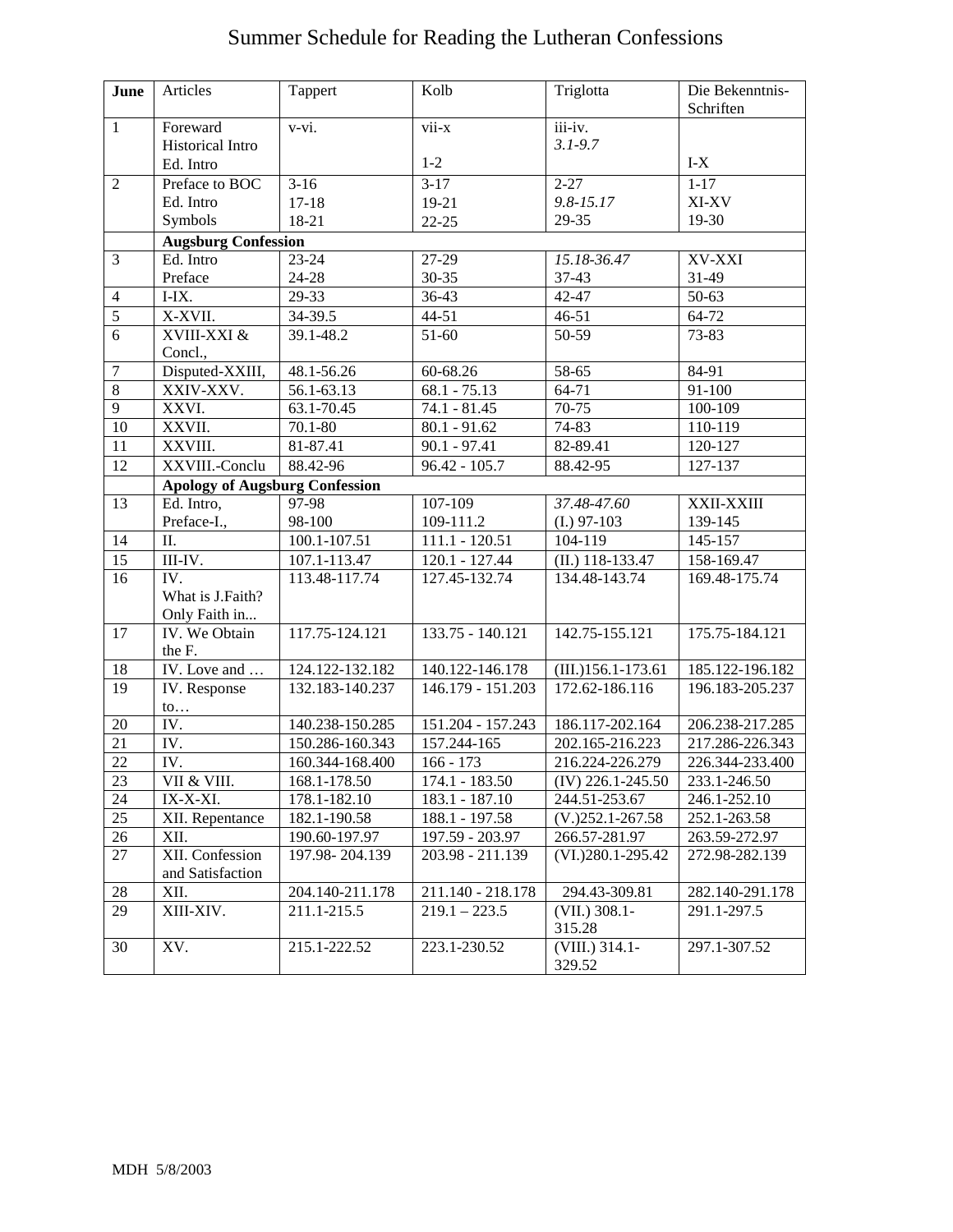## Summer Schedule for Reading the Lutheran Confessions

| July           | Articles                                      | Tappert                  | Kolb                           | Triglotta                  | Die Bekenntnis-      |  |
|----------------|-----------------------------------------------|--------------------------|--------------------------------|----------------------------|----------------------|--|
|                |                                               |                          |                                |                            | Schriften            |  |
| $\mathbf{1}$   | XVI-XX.                                       | 222.1-229.15             | 231.1-237.15                   | 328.53-343.92              | 307.53-316.92        |  |
| $\overline{2}$ | XXI.                                          | 229.1-236.44             | 237.1-245.44                   | $(IX.)$ 342.1-357.44       | 316.1-328.44         |  |
| $\overline{3}$ | XXII.                                         | 236.1-238.17             | 245.1-247.17                   | $(X.)$ 356.1-361           | 328.1-322.17         |  |
| $\overline{4}$ | XXIII.                                        | 239.1-249.71             | 247.1-257.71                   | $(XI.)$ 362-383.71         | 332.1-349.71         |  |
| $\overline{5}$ | XXIV. What is a<br>Sacrifice?                 | 249.1-261.35             | 258-265.35                     | $(XII.)382.1-$<br>397.34   | 349.1-360.34         |  |
| 6              | XXIV. Patristic,<br>Sacrifice & Use           | 261.36-263.77            | $265.36 - 272.77$              | 396.35-411.77              | 360.35-371.77        |  |
| $\overline{7}$ | XXIV. Term<br>"Mass," for dead                | 263.78-268.99            | 272.78 - 277.99                | 410.78-419.99              | 371.78-377.99        |  |
| 8              | XXVII.<br><b>Monastic Vows</b>                | 268.1-281.70             | $277.1 - 289.70$               | $(XIII.) 418.1-$<br>443.69 | 377.1-396.70         |  |
| 9              | XXVIII.                                       | 281.1-285.27             | $287.58 - 294.27$              | $(XIV)$ 443.1-451          | 396.1-404            |  |
|                | <b>The Smalcald Articles</b>                  |                          |                                |                            |                      |  |
| 10             | Introduction                                  | $287 - 288$              | $295 - 296$                    | 47.61-60.77                | XXIV-XXV             |  |
|                | Preface, Part I                               | 288-291-292              | 297-300-301.5                  | 453-461                    | 405-416              |  |
| 11             | Part II                                       | $292 - 301$              | 301.1-310.16                   | 460-477.16                 | 416-433              |  |
| 12             | Part III: I-IV                                | $302 - 310$              | 310-319                        | 477.1-491                  | $433 - 449$          |  |
| 13             | Part III: V-end                               | $310 - 318$              | 319-328                        | 490-503                    | 449-468              |  |
|                | Treatise on the Power and Primacy of the Pope |                          |                                |                            |                      |  |
| 14             | Ed. Introduction                              | 319                      | $\overline{329} - 330$         | 62.81-93.118               | <b>XXVI-XXVII</b>    |  |
|                | Treatise, Script.                             | 320-321.11               | 330-332.11                     | 502.1-507                  | 469-474.11           |  |
| 15             | Hist. Evid., Argu                             | 321.12-330.59            | 332.12-340.59                  | 506.12-521.59              | 474.12-489.59        |  |
|                | Refut, MarksofA                               |                          |                                |                            |                      |  |
| 16             | Power & Jurisd.                               | 330.60-335               | 340.60-344                     | 520.60-529                 | 489.60-498           |  |
|                | <b>Small Catechism</b>                        |                          |                                |                            |                      |  |
| 17             | Introduction                                  | 337-338                  | 345-347                        |                            | XXVIII-XXXI          |  |
|                | Preface, 10 Com                               | 338.1-344.22             | 347-354.22                     | 531-543.22                 | 497-510              |  |
| 18             | Creed, L.P. Bapt                              | 344.1-349.14             | $354.1 - 360.14$               | 542.1-553.14               | 510-517.14           |  |
|                | Confession                                    | 349.15-351.29            | 360.15-362.29                  | 552.15-554.29              | 517.15-519.29        |  |
|                | Office of Keys                                | $- - - - - -$            | $---$                          | -----                      | $\frac{1}{2}$        |  |
| 19             | Sacr. Of Altar                                | 351.1-352.10             | $362.1 - 363.10$               | 554.1-557.10               | 519.1-521.10         |  |
|                | Daily Prayers<br><b>Table of Duties</b>       | 352.1-354.11             | $363.1 - 364$                  | 556.1-559<br>560-563       | 521.1-523.11         |  |
|                | Marriage Book                                 | 354.1-356.15<br>$\cdots$ | $365 - 367.15$<br>367.1-371.16 |                            | 523.1-527<br>528-534 |  |
| 20             | <b>Baptism Booklet</b>                        |                          | 371.17 -- 376                  | -----                      | 535-542              |  |
|                | <b>Large Catechism</b>                        |                          |                                |                            |                      |  |
| 21             | Ed. Intr, Prefaces                            | 357-365.28               | 377-386.28                     | 565-580.28                 | 543-560.28           |  |
| 22             | $1st$ Comm                                    | 365.1-371.48             | 386.1 - 392.48                 | 580.1-593.48               | 560-572.48           |  |
| 23             | $2nd - 3rd$                                   | 371.49-379.102           | 392.49 400.102                 | 592.49-609.102             | 572.49-586.102       |  |
| 24             | $4^{\text{th}}$                               | 379.103-389.178          | 400.103-410.178                | 610.103-631.178            | 586.103-605.179      |  |
| $25\,$         | $5^{th} - 6^{th}$                             | 389.179-395.221          | 410.179 - 416.223              | 630.179-643.221            | 605.180-616.221      |  |
| 26             | $7^{th} - 8^{th}$                             | 395.222-404.291          | 416.222 - 425.291              | $642.1 - 663.291$          | 616.222-633.291      |  |
| $27\,$         | $9th$ -10 <sup>th</sup> , Conclu              | 404.292-411.333          | 425.292-431.333                | 662.1-677.333              | 633.292-645          |  |
| 28             | Creed                                         | 411.1-420.70             | 431.1-440.70                   | 678.1-697.70               | 646.1-662.70         |  |
| 29             | Lord's Prayer, 1st                            | 420.1-426.48             | 440.1 - 446.48                 | 696.1-711.48               | 662.1-673.48         |  |
| 30             | $2^{nd} - 4^{th}$                             | 426.49-432.84            | 446.49-452.84                  | 710.1-723.84               | 673.49-682.84        |  |
| 31             | $5th$ – Last Pet.                             | 432.85-436.124           | 452.85-456.124                 | 722.85-731.124             | 682.85-690.124       |  |